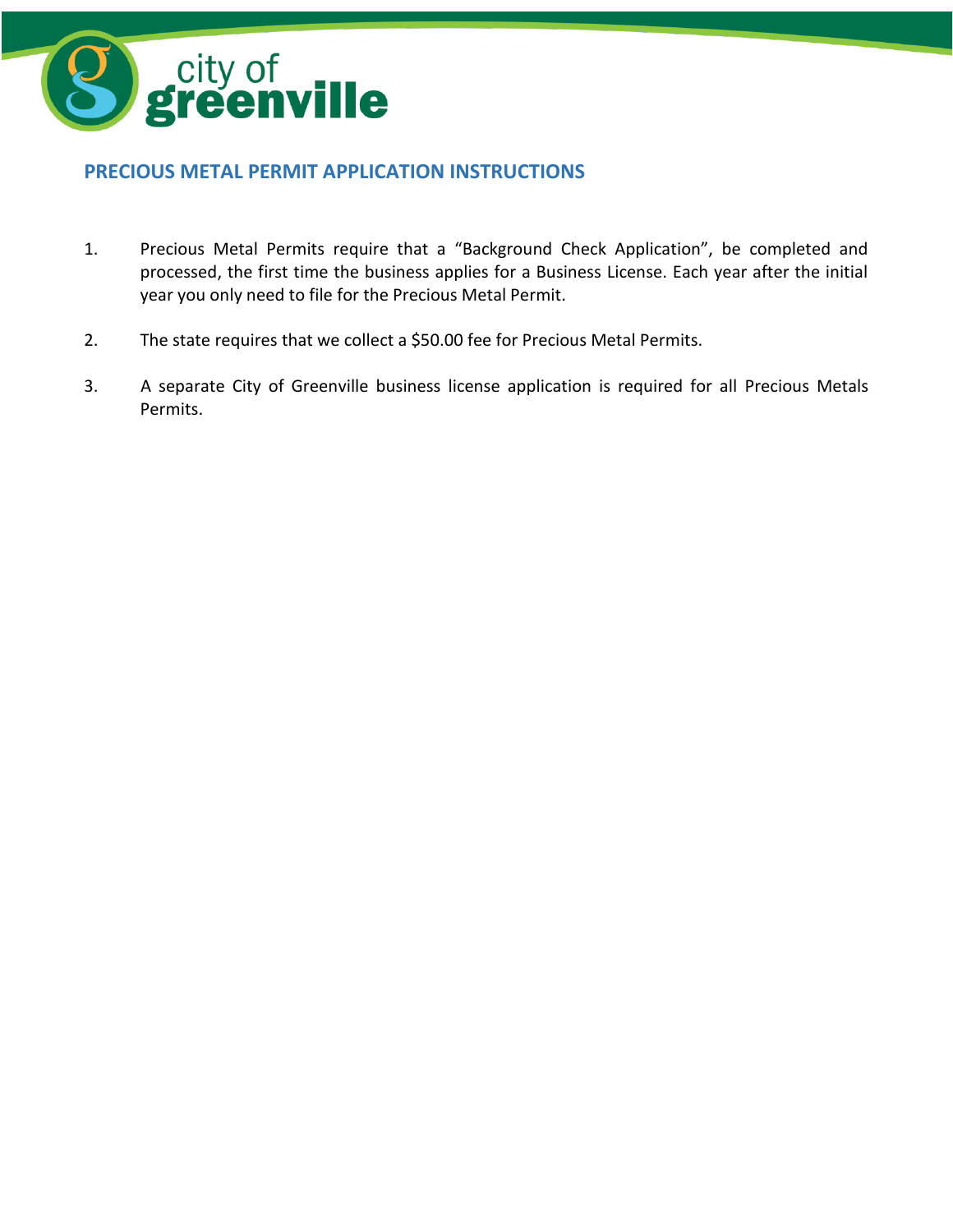



# **Precious Metal Permit Application**

**1. NAME AND ADDRESS OF APPLICANT**

#### **Date of Application**

**NOTICE:** No person, corporation, or partnership who buys precious metal from the general public, whether bulk or in manufactured form, with an intent to obtain a monetary profit for himself or for a principal shall operate in the State of Carolina, unless he first obtains a permit to engage in the business of purchasing precious metals from a local law enforcement agency and operates only from a permanent place of business. No dealer shall operate upon public property nor from a vehicle, flea market, hotel room, or similar temporary location. Application should be typewritten or clearly printed in ink. All questions must be answered. If space provided is insufficient, attach sheets of the same size to this application and number answers to correspond to questions.

| ı.                                                                                                                                                                                                                                                                       | NAIVIE AND ADDRESS OF APPLICANT |     |                         |                         |          |                          |                          |                          |     |     |     |  |
|--------------------------------------------------------------------------------------------------------------------------------------------------------------------------------------------------------------------------------------------------------------------------|---------------------------------|-----|-------------------------|-------------------------|----------|--------------------------|--------------------------|--------------------------|-----|-----|-----|--|
| <b>Business Name</b>                                                                                                                                                                                                                                                     |                                 |     |                         | <b>Telephone Number</b> |          |                          |                          |                          |     |     |     |  |
| Business Address (street, city, county)                                                                                                                                                                                                                                  |                                 |     |                         |                         |          |                          |                          |                          |     |     |     |  |
| Proprietorship<br>Partnership<br>Corporation<br><b>Business is:</b>                                                                                                                                                                                                      |                                 |     |                         | State of Incorporation: |          |                          |                          |                          |     |     |     |  |
| Email of Applicant:                                                                                                                                                                                                                                                      |                                 |     |                         |                         |          |                          |                          |                          |     |     |     |  |
| PERSONAL HISTORY OF PROPRIETOR, PARTNER, OR CORPORATE OFFICERS<br>2.                                                                                                                                                                                                     |                                 |     |                         |                         |          |                          |                          |                          |     |     |     |  |
| Name (last, first, middle)                                                                                                                                                                                                                                               |                                 |     | <b>Telephone Number</b> |                         |          |                          |                          | <b>Business Capacity</b> |     |     |     |  |
| Home Address (street, city, state zip)                                                                                                                                                                                                                                   |                                 |     |                         |                         |          |                          |                          |                          |     |     |     |  |
| DOB-mo/day/yr                                                                                                                                                                                                                                                            | POB-city/county/state           |     | SSN                     |                         | SCDL No. |                          |                          | Race                     | Sex | Hgt | Wgt |  |
| Name (last, first, middle)                                                                                                                                                                                                                                               |                                 |     | <b>Telephone Number</b> |                         |          |                          | <b>Business Capacity</b> |                          |     |     |     |  |
| Home Address (street, city, state zip)                                                                                                                                                                                                                                   |                                 |     |                         |                         |          |                          |                          |                          |     |     |     |  |
| DOB-mo/day/yr                                                                                                                                                                                                                                                            | POB-city/county/state           | SSN |                         |                         |          | SCDL No.                 |                          | Race                     | Sex | Hgt | Wgt |  |
| Name (last, first, middle)                                                                                                                                                                                                                                               |                                 |     | <b>Telephone Number</b> |                         |          |                          |                          | <b>Business Capacity</b> |     |     |     |  |
| Home Address (street, city, state zip)                                                                                                                                                                                                                                   |                                 |     |                         |                         |          |                          |                          |                          |     |     |     |  |
| DOB-mo/day/yr                                                                                                                                                                                                                                                            | POB-city/county/state           |     | SSN                     |                         | SCDL No. |                          |                          | Race                     | Sex | Hgt | Wgt |  |
| Name and address of the person firm or Corporation for whose account the Business will be carried on, if any. If applicant is<br>3.<br>acting as an agent for a Principal, list the name and address of the Principal for whom the applicant's business will be carried. |                                 |     |                         |                         |          |                          |                          |                          |     |     |     |  |
| <b>Business Name</b>                                                                                                                                                                                                                                                     |                                 |     |                         |                         |          |                          | Telephone Number         |                          |     |     |     |  |
| Business Address (street, city, county)                                                                                                                                                                                                                                  |                                 |     |                         |                         |          |                          |                          |                          |     |     |     |  |
| Business is: Proprietorship<br>Partnership<br>Corporation<br>State of Incorporation:                                                                                                                                                                                     |                                 |     |                         |                         |          |                          |                          |                          |     |     |     |  |
| Email of Applicant:                                                                                                                                                                                                                                                      |                                 |     |                         |                         |          |                          |                          |                          |     |     |     |  |
| Name (last, first, middle)                                                                                                                                                                                                                                               |                                 |     | <b>Telephone Number</b> |                         |          | <b>Business Capacity</b> |                          |                          |     |     |     |  |
| Home Address (Street, city, state zip)                                                                                                                                                                                                                                   |                                 |     |                         |                         |          |                          |                          |                          |     |     |     |  |
| DOB-mo./day/yr.                                                                                                                                                                                                                                                          | POB-city/county/state           |     | SSN                     |                         | SCDL No. |                          |                          | Race                     | Sex | Hgt | Wgt |  |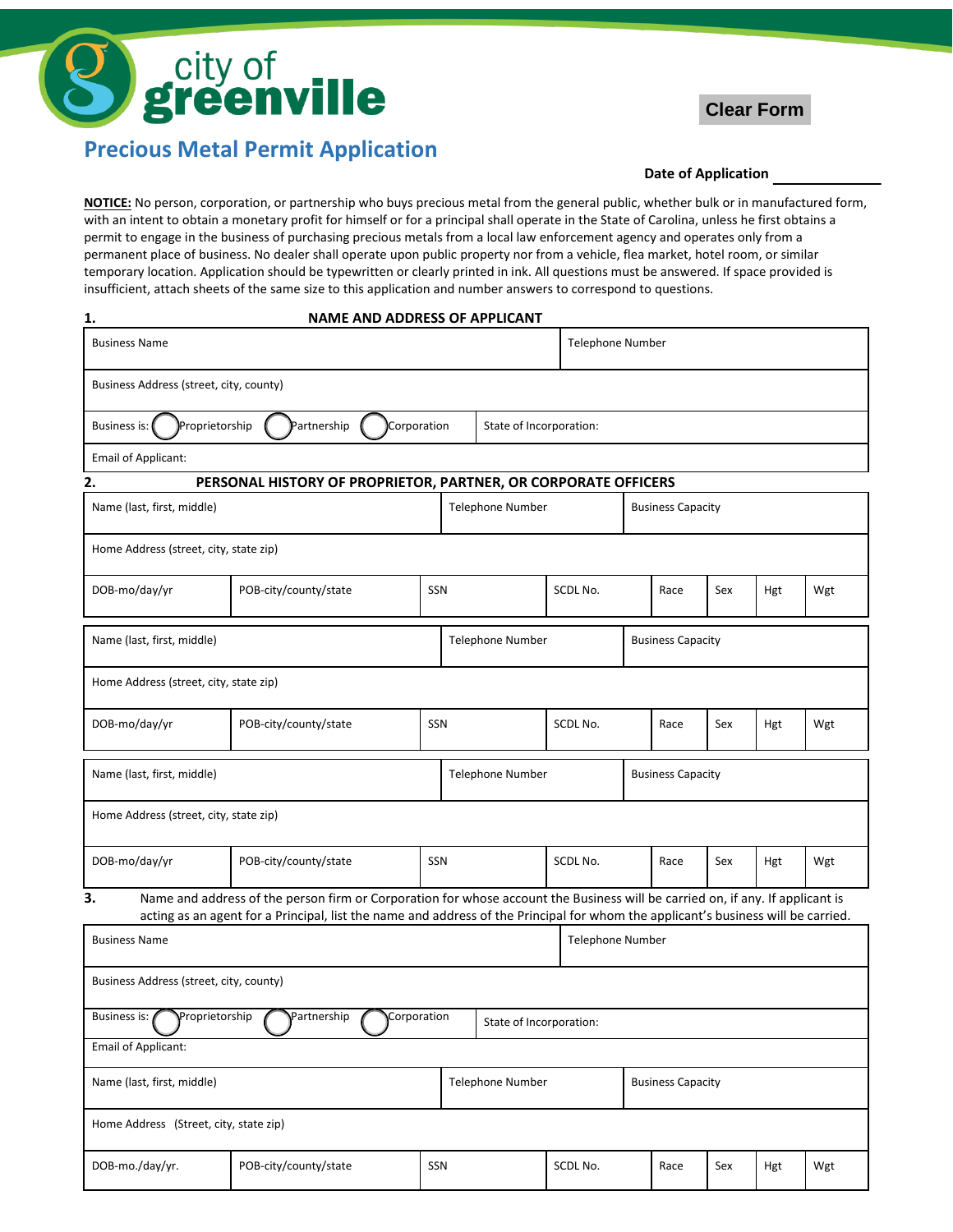#### **4.** List the permanent places of business and other places in the State of South Carolina where it is proposed to carry on the applicant's business.

| <b>Business Name</b>                                                                           | <b>Telephone Number</b> |
|------------------------------------------------------------------------------------------------|-------------------------|
| Business Address (street, city, county)                                                        |                         |
| <b>Partnership</b><br>Proprietorship<br>Corporation<br>Business is:<br>State of Incorporation: |                         |

| <b>Business Name</b>                                                                    | Telephone Number |
|-----------------------------------------------------------------------------------------|------------------|
| Business Address (street, city, county)                                                 |                  |
| Partnership<br>Proprietorship<br>Business is:<br>Corporation<br>State of Incorporation: |                  |

# **5.** List the place or places of business where the applicant has carried on the business of purchasing precious metals within one year preceding the date of this application.

| <b>Business Name</b>                                                                    | <b>Telephone Number</b> |  |  |  |  |  |
|-----------------------------------------------------------------------------------------|-------------------------|--|--|--|--|--|
| Business Address (street, city, county)                                                 |                         |  |  |  |  |  |
| Proprietorship<br>Partnership<br>Corporation<br>Business is:<br>State of Incorporation: |                         |  |  |  |  |  |
| <b>Business Name</b>                                                                    | Telephone Number        |  |  |  |  |  |
| Business Address (street, city, county)                                                 |                         |  |  |  |  |  |
| Proprietorship<br>Partnership<br>Corporation<br>Business is:<br>State of Incorporation: |                         |  |  |  |  |  |

**6.** State the nature, charter, and quality of the precious metals to be purchased in the business. Note: Precious metals means any article made in whole or in part of gold, silver, or platinum.

\_\_\_\_\_\_\_\_\_\_\_\_\_\_\_\_\_\_\_\_\_\_\_\_\_\_\_\_\_\_\_\_\_\_\_\_\_\_\_\_\_\_\_\_\_\_\_\_\_\_\_\_\_\_\_\_\_\_\_\_\_\_\_\_\_\_\_\_\_\_\_\_\_\_\_\_\_\_\_\_\_\_\_\_\_\_\_\_\_\_\_\_\_\_\_\_\_\_\_\_\_\_\_\_\_\_\_\_\_\_\_\_\_\_\_\_\_\_\_\_\_\_\_\_\_\_  $\mathcal{L} = \{ \mathcal{L} = \{ \mathcal{L} = \{ \mathcal{L} = \{ \mathcal{L} = \{ \mathcal{L} = \{ \mathcal{L} = \{ \mathcal{L} = \{ \mathcal{L} = \{ \mathcal{L} = \{ \mathcal{L} = \{ \mathcal{L} = \{ \mathcal{L} = \{ \mathcal{L} = \{ \mathcal{L} = \{ \mathcal{L} = \{ \mathcal{L} = \{ \mathcal{L} = \{ \mathcal{L} = \{ \mathcal{L} = \{ \mathcal{L} = \{ \mathcal{L} = \{ \mathcal{L} = \{ \mathcal{L} = \{ \mathcal{$ \_\_\_\_\_\_\_\_\_\_\_\_\_\_\_\_\_\_\_\_\_\_\_\_\_\_\_\_\_\_\_\_\_\_\_\_\_\_\_\_\_\_\_\_\_\_\_\_\_\_\_\_\_\_\_\_\_\_\_\_\_\_\_\_\_\_\_\_\_\_\_\_\_\_\_\_\_\_\_\_\_\_\_\_\_\_\_\_\_\_\_\_\_\_\_\_\_\_\_\_\_\_\_\_\_\_\_\_\_\_\_\_\_\_\_\_\_\_\_\_\_\_\_\_\_\_

7. Personal History of Persons Managing, Supervising/Conducting Applicant's Business.

j

| $\tilde{\phantom{a}}$<br>Name (last, first, middle) |                       |     | <b>Telephone Number</b> |          |                          | <b>Business Capacity</b> |     |     |     |  |  |
|-----------------------------------------------------|-----------------------|-----|-------------------------|----------|--------------------------|--------------------------|-----|-----|-----|--|--|
| Home Address (street, city, state zip)              |                       |     |                         |          |                          |                          |     |     |     |  |  |
| DOB-mo/day/yr                                       | POB-city/county/state | SSN |                         | SCDL No. |                          | Race                     | Sex | Hgt | Wgt |  |  |
|                                                     |                       |     |                         |          |                          |                          |     |     |     |  |  |
| Name (last, first, middle)                          |                       |     | <b>Telephone Number</b> |          | <b>Business Capacity</b> |                          |     |     |     |  |  |
| Home Address (street, city, state zip)              |                       |     |                         |          |                          |                          |     |     |     |  |  |
| DOB-mo/day/yr                                       | POB-city/county/state | SSN |                         | SCDL No. |                          | Race                     | Sex | Hgt | Wgt |  |  |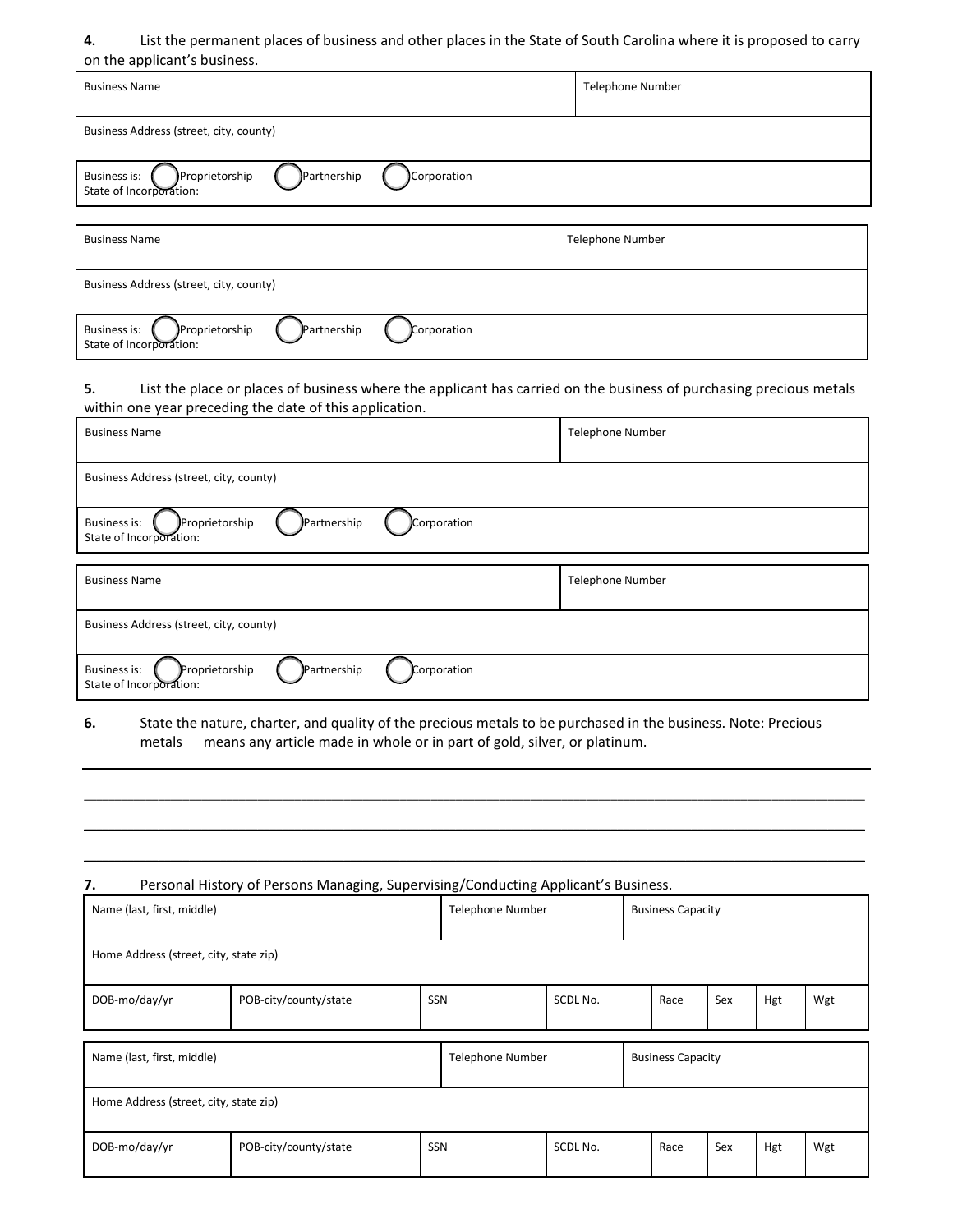# South Carolina State Laws

South Carolina Code of Laws Unannotated Current through the end of the 2014 Session DISCLAIMER

The South Carolina Legislative Council is offering access to the unannotated South Carolina Code of Laws on the Internet as a service to the public. The unannotated South Carolina Code on the General Assembly's website is now current through the 2014 session. The unannotated South Carolina Code, consisting only of Code text, numbering, and history, may be copied from this website at the reader's expense and effort without need for permission.

The Legislative Council is unable to assist users of this service with legal questions. Also, legislative staff cannot respond to requests for legal advice or the application of the law to specific facts. Therefore, to understand and protect your legal rights, you should consult your own private lawyer regarding all legal questions.

While every effort was made to ensure the accuracy and completeness of the unannotated South Carolina Code available on the South Carolina General Assembly's website, the unannotated South Carolina Code is not official, and the state agencies preparing this website and the General Assembly are not responsible for any errors or omissions which may occur in these files. Only the current published volumes of the South Carolina Code of Laws Annotated and any pertinent acts and joint resolutions contain the official version.

Please note that the Legislative Council is not able to respond to individual inquiries regarding research or the features, format, or use of this website. However, you may notify the Legislative Services Agency at LSA@scstatehouse.gov regarding any apparent errors or omissions in content of Code sections on this website, in which case LSA will relay the information to appropriate staff members of the South Carolina Legislative Council for investigation.

# **Title 40 - Professions and Occupations**

# **CHAPTER 54**

# **Dealers in Precious Metals**

# **SECTION 40-54-10. Definitions.**

As used in this chapter:

(1) "Dealer" means any person, corporation, or partnership who buys precious metal or precious or semiprecious stones or gems from the general public, whether in bulk or in manufactured form, with an intent to obtain a monetary profit for himself or for a principal.

(2) "Precious metal" means any article made in whole or in part of gold, silver, or platinum.

(3) "Precious or semiprecious stone or gem" means any stone or gem that is rare or costly or any stone or gem that is of lower value than those classified as precious.

(4) "Local law enforcement agency" means the chief of police for businesses located within the corporate limits of a municipality and the county law enforcement agency for businesses located outside the corporate limits of a municipality.

(5) "Permanent place of business" means a fixed premise either owned by the dealer or leased by him. One year's lease is a presumption of permanency.

(6) "Places proposed to do business" means the counties or municipalities in which the dealer intends to purchase precious metals or precious or semiprecious stones or gems or both precious metals and precious or semiprecious stones or gems.

(7) "Purchase" means the acquisition, including by means of being pawned to a dealer, of precious metal or precious or semiprecious stones or gems or both precious metal and precious or semiprecious stones or gems for a consideration of cash, goods, or other precious metals or precious or semiprecious stones or gems or both precious metals and precious or semiprecious stones or gems. Trade-ins are covered by the provisions of this chapter unless the item traded was purchased directly from the dealer allowing the trade.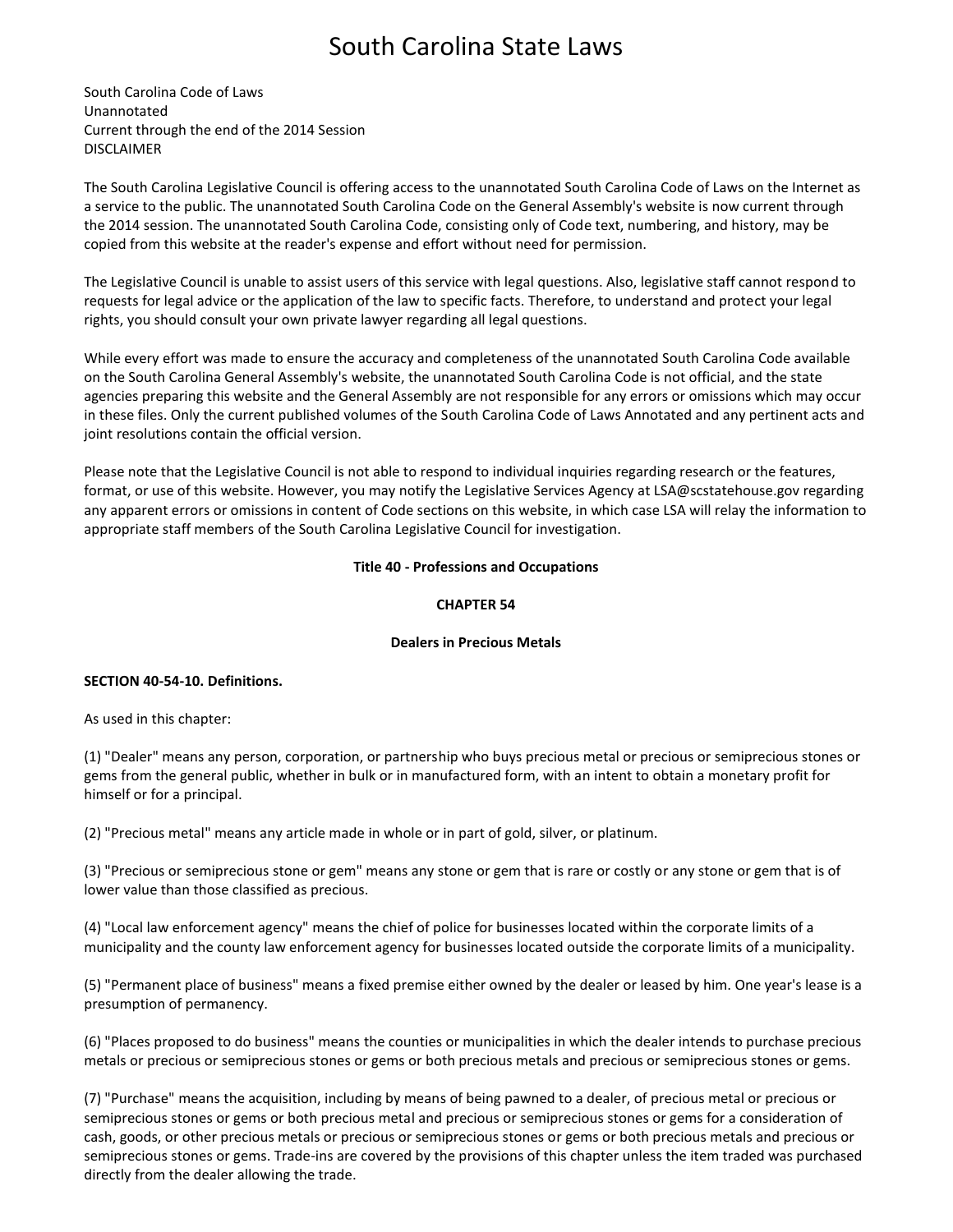HISTORY: 1981 Act No. 147 Section 1; 1988 Act No. 413, Section 1; 2014 Act No. 292 (H.3149), Section 1, eff June 23, 2014.

**SECTION 40-54-20. Permit required; form; contents of application; investigation; issuance; term; fee; denial, suspension, or revocation**.

**(A) No dealer as defined herein shall operate in the State of South Carolina unless he first obtains a permit to engage in the business of purchasing precious metals from the local law enforcement agency and operates only from a permanent place of business. No dealer shall operate upon public property nor from a vehicle, flea market, hotel room, residential dwelling, similar temporary location, or subleased space with a lease term of less than one year.**

(B) The form of the permit to engage in the business of purchasing precious metals shall be prescribed by the State Law Enforcement Division and all applicants for a permit under this chapter, whether a person, firm or corporation, shall file a written sworn application signed by the applicant if an individual, by all the partners if a partnership, and by the president if a corporation, with the local law enforcement agency showing:

(1) The names of the persons managing, supervising or conducting the applicant's business in any places proposed to carry on business; the addresses of such persons; the driver's license number of such persons; the capacity in which such persons will act, that is, whether as proprietor, agent or otherwise; the name and address of the person, firm or corporation for whose account the business will be carried on, if any; and if a corporation, the state of incorporation.

(2) The permanent places of business and other places in the State of South Carolina where it is proposed to carry on the applicant's business and the places where the applicant has carried on the business of purchasing precious metals within one year preceding the date of such application.

(3) Such other reasonable information as to the identity of the persons managing, supervising or conducting the applicant's business as the local law enforcement agency may deem proper to fulfill the purposes of this chapter.

(4) A statement of the nature, character, and quality of the precious metals to be purchased in the business.

(C) Upon receipt of such application for a permit, the local law enforcement agency shall cause an investigation of such person's business and personal background to be made. Such investigation shall be limited to information pertinent to the purpose of this chapter. If, as a result of the investigation, the background is found to be unsatisfactory, the permit shall be denied. The permit shall be denied or issued within thirty days from the date of application. Upon the issuance of the permit, the local law enforcement agency shall notify the State Law Enforcement Division of the locations where the permit holder proposes to carry on his business. The permit issued under this chapter shall be valid for a period of one year from the date issued and the annual fee shall be fifty dollars to provide for the administrative costs. If the dealer intends to operate from more than one location within the State, then separate permits shall be issued for each place of business; provided, however, only one annual fee shall be collected.

(D) The permits under this chapter shall be in addition to and not in lieu of other business licenses.

(E) A permit may be denied, suspended or revoked at any time if the local law enforcement agency discovers that the information on the application is inaccurate or the dealer or applicant does not comply with the requirements of this act. The permit holder shall notify, within ten days, the local law enforcement agency if any substantive changes occur in the permanent place of business in the persons managing, supervising or conducting the applicant's business, or in the places the permit holder intends to do business.

HISTORY: 1981 Act No. 147 Section 1; 2014 Act No. 292 (H.3149), Section 2, eff June 23, 2014.

# **SECTION 40-54-30. Permit to be posted.**

A permit issued under this chapter shall be posted conspicuously at all places of business named therein.

HISTORY: 1981 Act No. 147 Section 1.

SECTION 40-54-40. Dealer to keep records of certain purchases; identification of seller required; seller's identity not to be publicized.

(A)(1) Every dealer shall keep a book in which must be written at the time of any purchase of precious metal or precious or semiprecious stones or gems made from the general public, whether in bulk or manufactured form, the date of purchase,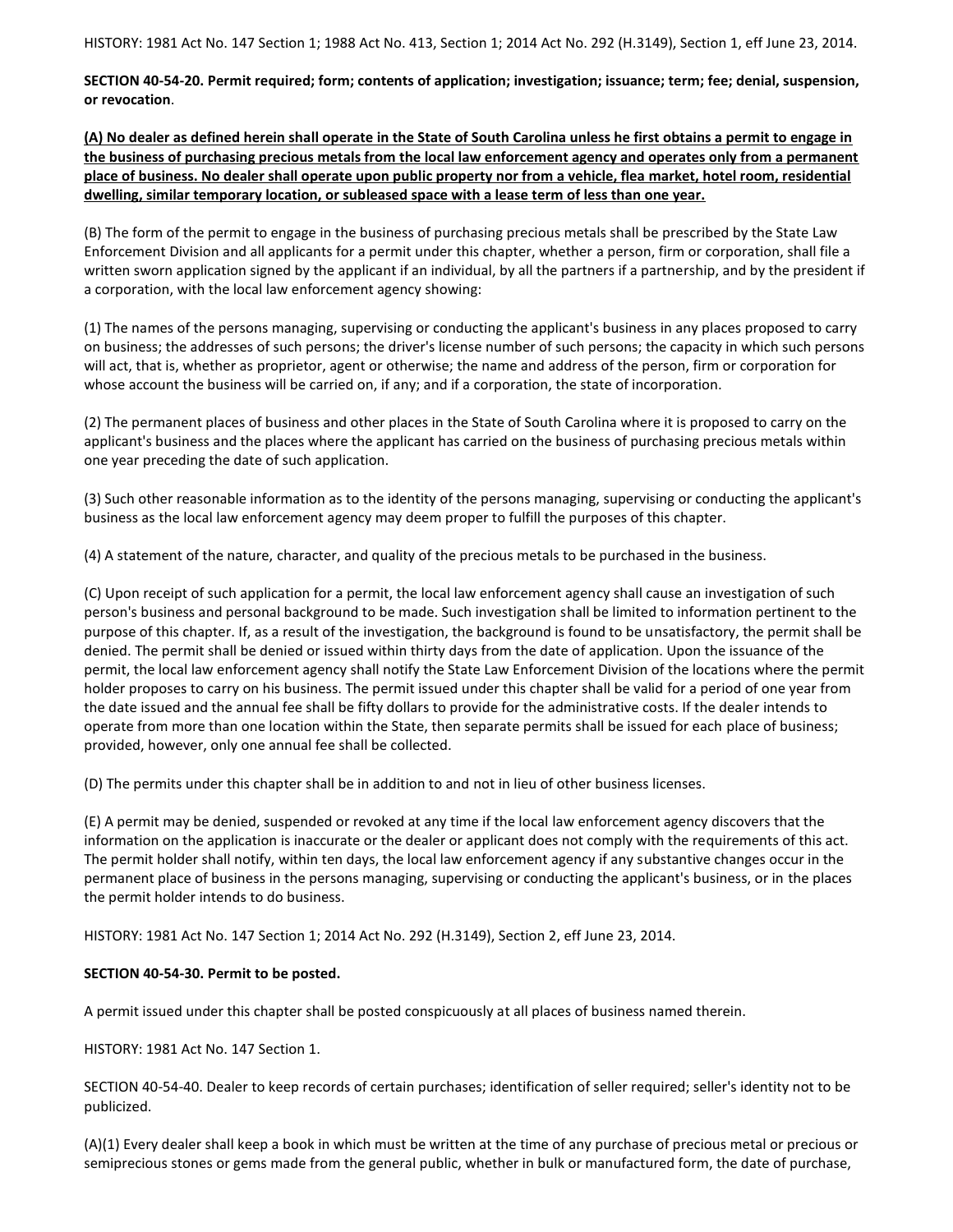amount of money or other property exchanged for the metal, stones, or gems, the name, sex, race, age, address, and driver's license number of the person selling the items, articles, or things bought, and the number and nature and brand name of the items, articles, or things. Descriptions must include size, weight, patterns, or engraving or any unusual identification marks.

(2) If the seller does not have a driver's license, some other positive identification bearing his photograph and an identifying number may be substituted including:

(a) another form of identification containing a photograph and issued by the Department of Motor Vehicles.

(b) a passport.

(c) military identification containing a photograph and issued by the United States federal government; or

(d) a South Carolina voter registration card containing a photograph pursuant to Section 7-5-675.

(3) If the seller cannot produce a driver's license or other positive identification, the dealer may not buy any merchandise from him. Every dealer shall, at the time of purchase, obtain the signature of the seller as part of the recording of the transaction.

(B) The record book must be kept for three years and at all reasonable times must be open to the inspection of any judicial or law enforcement officials or their designees.

(C) The local law enforcement agency may not reveal a seller's identity supplied under this section except to other law enforcement agencies and prosecuting officials or pursuant to the valid order of a court or in the course of any criminal investigation or prosecution.

HISTORY: 1981 Act No. 147 Section 1; 1988 Act No. 413, Section 2; 2014 Act No. 292 (H.3149), Section 3, eff June 23, 2014.

#### **SECTION 40-54-50. Purchases from minors; retention period of precious metals purchased; goods subject to inspection.**

(A) No dealer may purchase any precious metal from a minor unless accompanied by his parent or guardian with appropriate identification.

(B) All precious metals, except coins, purchased by a dealer must be held by the dealer at his permanent place of business or within the county of purchase in this State without being resold, melted, or altered in any manner, for a period of twenty-one days from the purchase date. All goods required to be held under this section must at all reasonable times be open to inspection by any law enforcement agency.

HISTORY: 1981 Act No. 147 Section 1; 2014 Act No. 292 (H.3149), Section 4, eff June 23, 2014.

#### **SECTION 40-54-60. Permit required for possession of certain equipment.**

Possession of equipment which has been used, or is being used for the melting, crushing or altering of the precious metals is unlawful unless possessed by a dealer with a valid permit as provided in Section 40-54-20.

HISTORY: 1981 Act No. 147, Section 1.

#### **SECTION 40-54-70. Civil liability of dealer to owner for knowingly purchasing stolen metal; reimbursement to dealer by owner under certain conditions**.

Any dealer buying precious metal with knowledge that the metal has been stolen shall be liable to the lawful owner of such metal in an amount triple the fair market value of the stolen items, computed at the time of the theft, and shall be liable for a reasonable attorney's fee as the court in its discretion may award. This shall be a civil remedy and in addition to any other remedies provided by the law. Provided, any dealer, having purchased precious metal in compliance with the provisions of this chapter, such metal subsequently being shown to have been stolen by a member of the immediate family of the rightful owner, may demand reimbursement from the owner equal to the amount paid for the metal before returning the metal to the owner.

HISTORY: 1981 Act No. 147, Section 1.